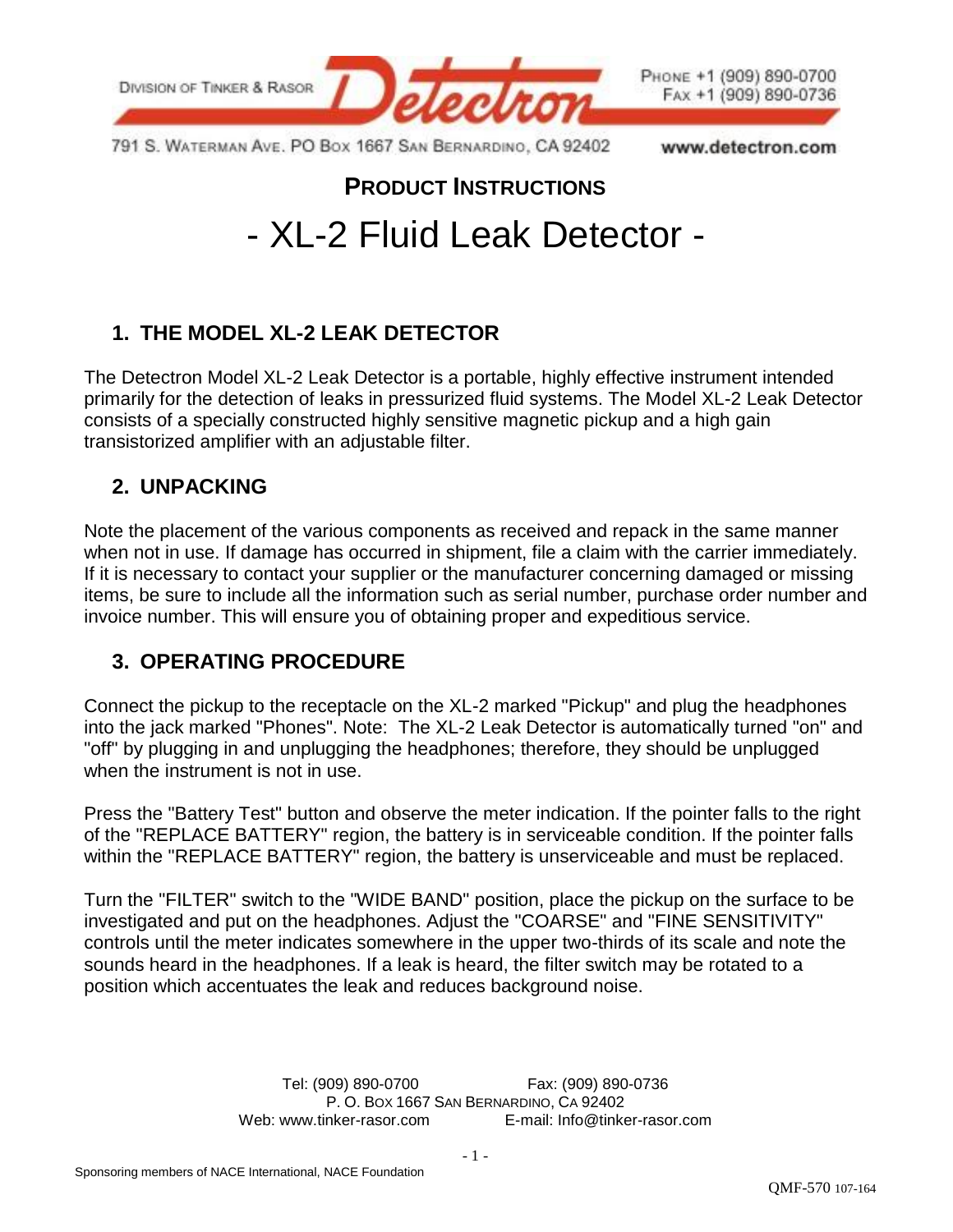

791 S. WATERMAN AVE. PO BOX 1667 SAN BERNARDINO, CA 92402

www.detectron.com

## **PRODUCT INSTRUCTIONS**

When moving the pickup or during periods of excessively high background noise, it is possible to mute the detector without disturbing the sensitivity controls by pulling out the "FINE" sensitivity control.

When listening for sounds on an exposed pipe, screw the pointed probe into the bottom of the pickup and hold the point firmly against the pipe. Underground leaks can often be detected more easily by pushing the pointed probe into the ground. When listening for leaks on flat surfaces, the probe is removed and the pickup is placed on the surface with the three spikes supporting it.

It is possible to familiarize oneself with the sound of a water leak by listening on a water line and turning on a fusecoat so that a small amount of water is discharging from it. By alternately turning the water "on" and "off" the characteristic high-pitched hissing sound can be heard and distinguished from other sounds on the line.

## **4. LEAK DETECTION METHODS**

The general locality of the water leak may be indicated by a metered loss, damp spots, or surface water. Since water from an underground leak usually travels a considerable distance before appearing at the surface its presence usually only indicates the general area of a leak.

To narrow down the search for the leak, take readings with the leak detector on all exposed portions of the system (fireplugs, meter boxes, valves) in the suspected area. When taking comparative readings with a leak detector, all readings must be made to the same reference level if accurate results are to be obtained. After the first reading is taken and the sensitivity controls have been initially set, subsequent readings should be taken without re-adjusting the sensitivity settings, so that the deflection of the meter will give a true indication of relative sound intensities.

Another method of taking comparative readings is to adjust the "FINE SENSITIVITY" control until some particular meter reading (say one-half scale) is obtained. Record the position of the sensitivity control required at each location to give the same meter indication. If more sensitivity is required at a subsequent location, the leak sound is weaker, and if less sensitivity is required, the leak sound is greater.

After determining the specific area of the leak from readings taken on exposed portions of the system, the next step is to pinpoint the leak. First, mark the course of the pipeline including all laterals and services using a Detection Model 505 "Go-Fer" Pipe & Cable Locator. Take readings every few feet along the course of the suspected pipeline by placing the pickup on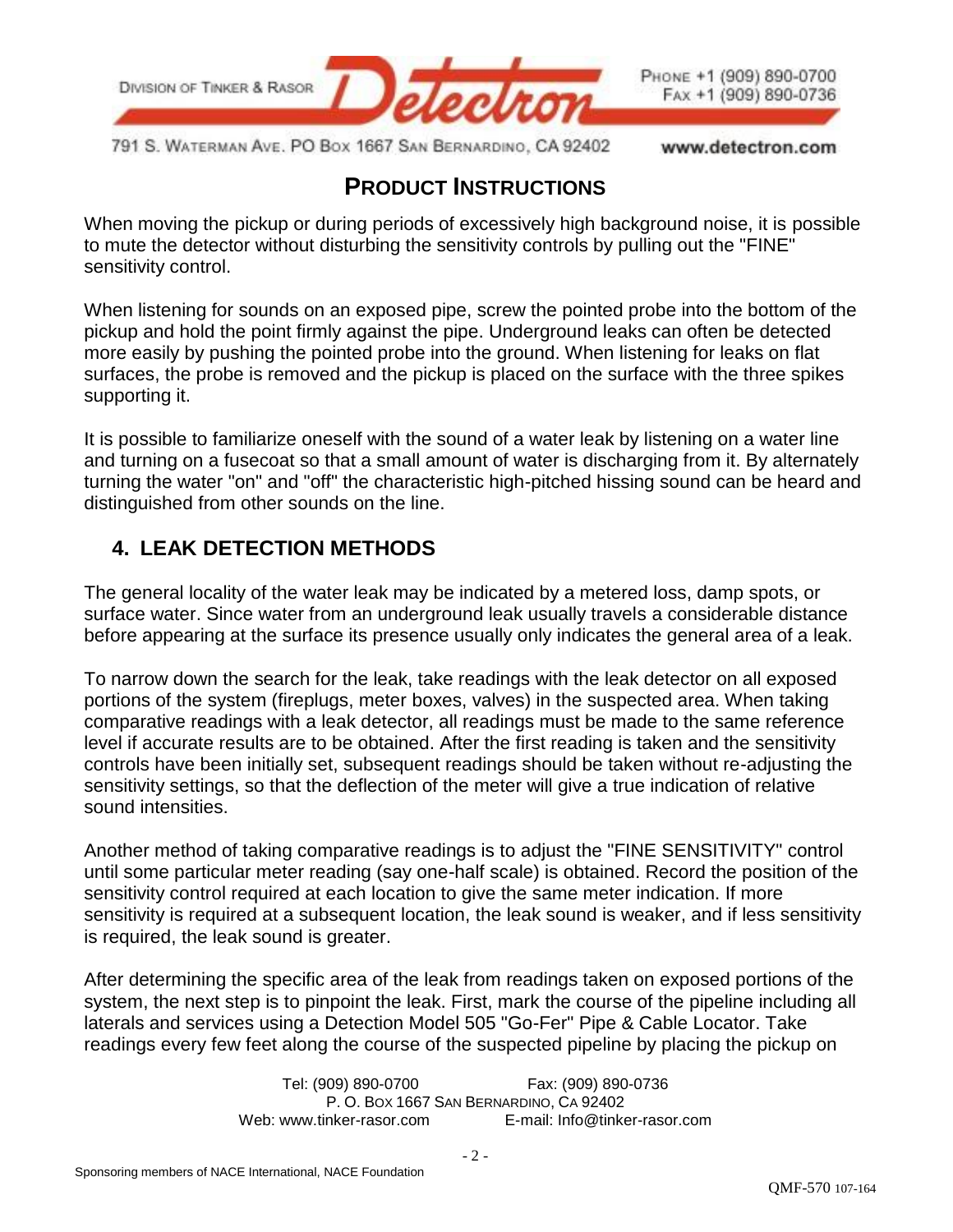

791 S. WATERMAN AVE. PO BOX 1667 SAN BERNARDINO, CA 92402 www.detectron.com

## **PRODUCT INSTRUCTIONS**

the surface directly over the pipe and record the sound intensity. Correlation of these readings will indicate the exact location of the leak.

#### **5. OPERATING SUGGESTIONS**

1. Protect the pickup and its cable from wind. Wind noise is likely to mask the sound of a leak.

2. Use systematic approach to leak locating. Always know the exact location of the suspected pipeline.

3. Become familiar with the sound produced by a water leak by experimenting with known leaks.

4. Whenever possible, use the same personnel for leak detection work. Experience is a great aid to efficient leak locating.

5. When the leak sound has been located on the main, be sure to check for unknown laterals which may have leaks.

#### **6. SERVICING**

To replace battery, remove the two screws located on the ends of the panel and remove the case. The battery is held in place by a Velcro fastener. The Velcro will peel apart where the two straps overlap on top of the battery. Replace the battery with a Mallory #M-1602, Eveready #246, or RCA #VS305. See photos below.